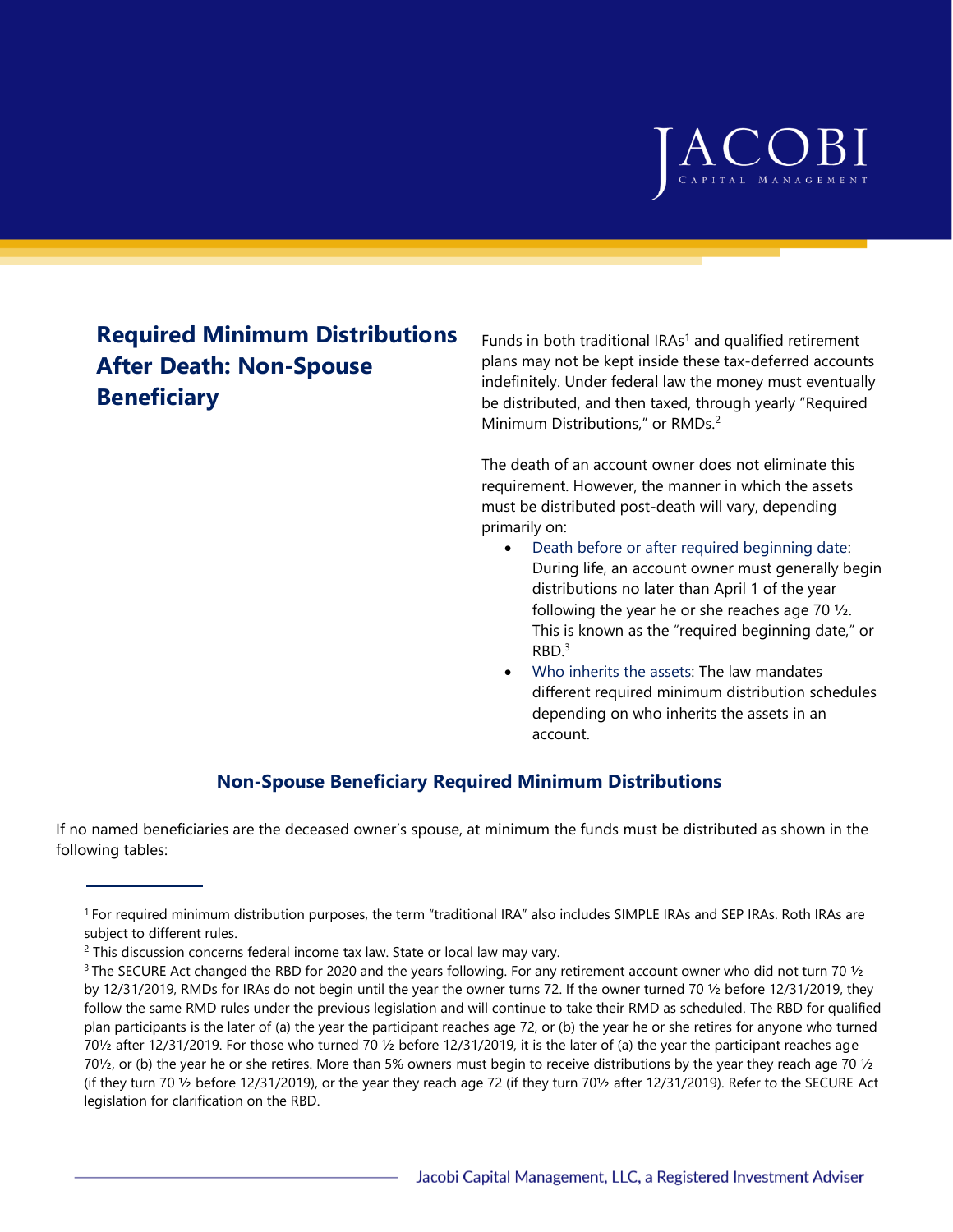

## **Owner Dies** *Before* **the Required Beginning Date**

| <b>Situation</b>             | <b>Distribution Requirement</b>            | Example                                     |
|------------------------------|--------------------------------------------|---------------------------------------------|
| Individual beneficiary -     | RMDs for the beneficiary must begin        | Paul dies in 2018 at age 67, leaving his    |
| owner dies before            | by the later of: (a) 12/31 of the year the | IRA to his daughter Paulette, age 42.       |
| 12/31/2019                   | owner would have turned age 70 1/2         | Paulette must begin to take RMDs by         |
|                              | had he or she lived, or (b) 12/31 of the   | 12/31/21, and will continue annually.       |
|                              | year after the owner dies. Distributions   |                                             |
|                              | continue annually.                         |                                             |
| Individual beneficiary -     | RMDs for the beneficiary are not           | Paul dies in 2020 at age 69, leaving his    |
| owner dies after             | required, but the beneficiary must         | IRA to his daughter Paulette, age 44.       |
| 12/31/2019                   | completely distribute all assets within    | Paulette does not have to take any          |
|                              | 10 years.                                  | distributions at scheduled intervals, but   |
|                              |                                            | does need to completely distribute the      |
|                              |                                            | full IRA before 10 years pass.              |
| Non-designated               | The entire amount must be distributed      | Paul dies on 1/1/18, at age 68, leaving his |
| beneficiary: the owner's     | by the end of the fifth year after the     | IRA to his estate. The entire IRA balance   |
| estate, a charity, or a non- | owner dies.                                | must be distributed by 12/31/23.            |
| qualifying trust             |                                            |                                             |

### **Owner Dies** *After* **the Required Beginning Date**

| <b>Situation</b>             | <b>Distribution Requirement</b>            | Example                                   |
|------------------------------|--------------------------------------------|-------------------------------------------|
| Individual beneficiary -     | RMDs for the beneficiary must begin by     | Paul dies in 2018 at age 72, leaving his  |
| owner dies before            | 12/31 of the year after the year of        | IRA to his daughter Paulette, age 47.     |
| 12/31/2019                   | death. Distributions continue annually.    | Paulette must begin taking RMDs by        |
|                              |                                            | 12/31/2019 and distributions will         |
|                              |                                            | continue annually.                        |
| Individual beneficiary -     | RMDs for the beneficiary are not           | Paul dies in 2020 at age 74, leaving his  |
| owner dies after             | required, but the beneficiary must         | IRA to his daughter Paulette, age 49.     |
| 12/31/2019                   | completely distribute all assets within 10 | Paulette does not have to take any        |
|                              | years.                                     | distributions at scheduled intervals, but |
|                              |                                            | does need to completely distribute the    |
|                              |                                            | full IRA before 10 years pass.            |
| Non-designated               | An RMD must be made for the                | Paul dies in 2018 at age 72, leaving his  |
| beneficiary: the owner's     | deceased owner for the year of death.      | IRA entirely to charity. An RMD must be   |
| estate, a charity, or a non- | Thereafter, RMDs are based on the          | made for 2018 and all subsequent years    |
| qualifying trust             | owner's theoretical life expectancy in     | based on Paul's life expectancy.          |
|                              | the year of death.                         |                                           |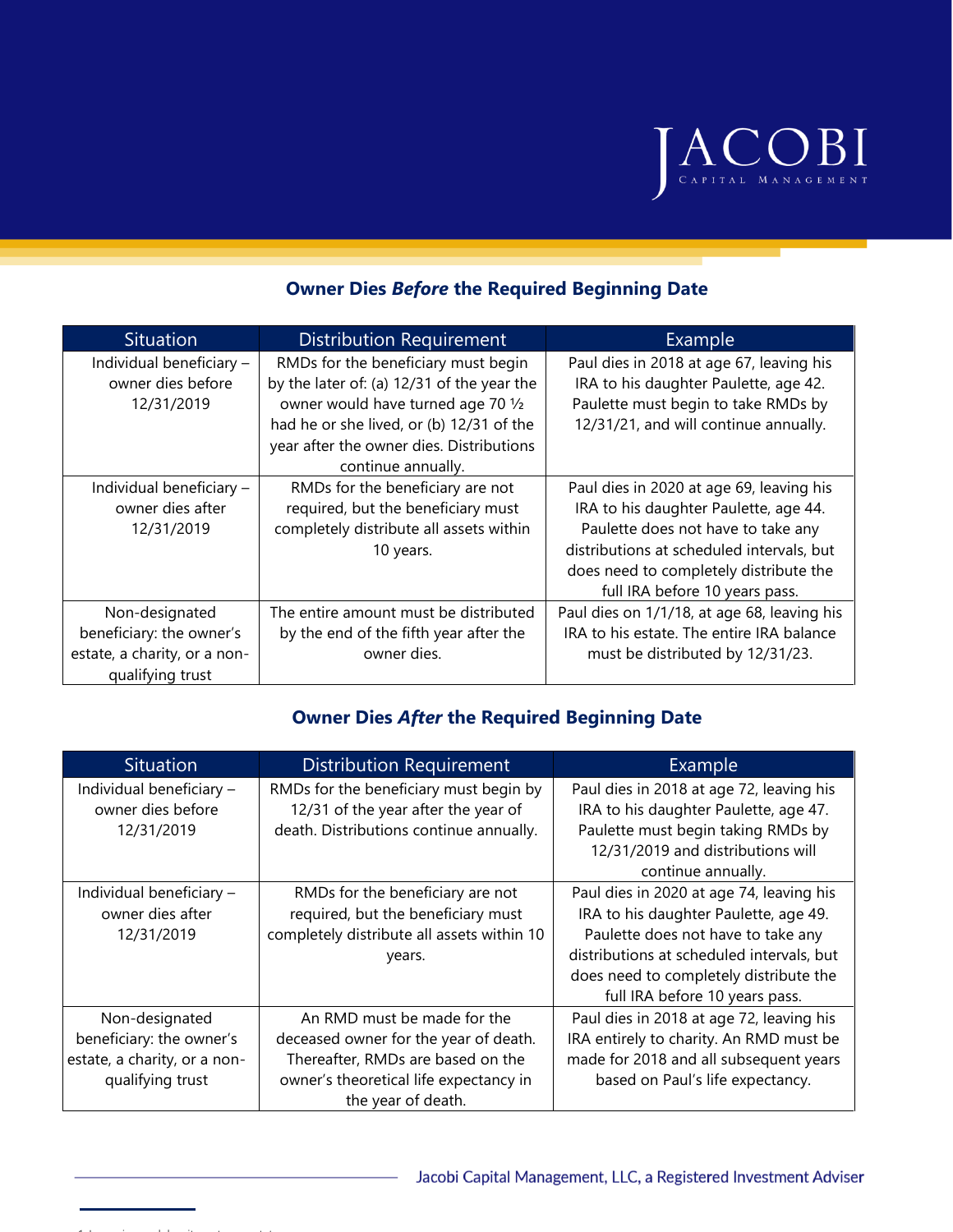

#### **Other Distribution Options**

Funds in an inherited IRA or qualified retirement plan may also be distributed as a single lump-sum or as periodic or occasional distributions which withdraw the money at a rate faster than the RMDs required by federal tax law. However, such accelerated distributions will subject the funds to current income tax more quickly than will the RMD withdrawals.

#### **Post-Mortem Distribution Planning**

IRAs and qualified plans allow an account owner to name a beneficiary or beneficiaries to receive the account proceeds should the owner die. From this pool of potential inheritors, IRS regulations require that the individual or group of individuals who will ultimately receive the funds, the "designated beneficiaries," be identified by September 30 of the year following the year of death.

This time delay allows for a certain amount of post-death estate and income tax planning by "removing" a potential beneficiary through either a qualified disclaimer, a cash distribution, or by dividing the IRA or qualified plan into separate accounts. Any separate accounts must generally be established by December 31 of the year following the year of the account owner's death. The life expectancies of those beneficiaries who remain on September 30 are then used to determine the RMDs for the years after death.

Entities without a measurable life span, such as the owner's estate, a charity, or a trust that does not meet certain IRS requirements, are not considered to be "designated beneficiaries" for RMD purposes. While such beneficiaries may inherit the funds in the account, distributions to these entities are generally made on less favorable terms.

#### **Trusts**

In order for the beneficiaries of a trust to qualify as a "designated beneficiaries," the trust must meet certain requirements:

- The trust must be valid under state law;
- The trust must be irrevocable or will, under its terms, become irrevocable upon the death of the account owner;
- The beneficiaries of the trust must be identifiable from the trust document; and
- **•** Certain documents must be provided to the plan administrator.<sup>4</sup>

Distributions to the trust are made over the theoretical life expectancy of the beneficiary. If there is more than one beneficiary, distributions are made over the theoretical life expectancy of the oldest beneficiary. If a trust does not meet these requirements, consideration should be given to reforming the trust, assigning or disclaiming an interest in the trust, cashing-out certain beneficiaries, or separating interests in the trust.

<sup>4</sup> Generally, this must occur by October 31 of the year following the year of death. Please consult an estate attorney for the changes the SECURE Act brought to trusts as beneficiaries.